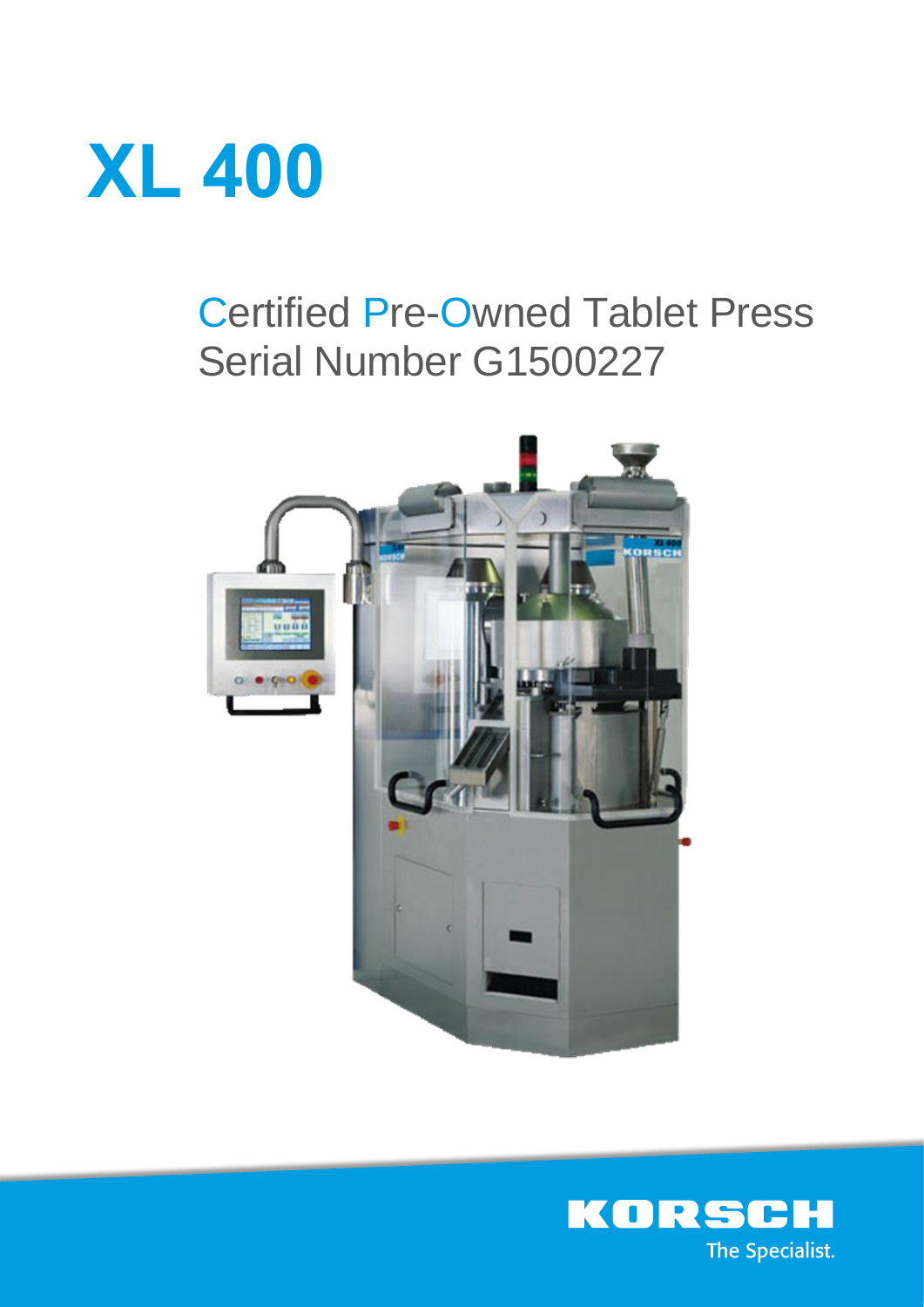

#### **1.1 General Description**

Certified Pre-Owned KORSCH XL 400 Tablet Press, fully refurbished in 2022. The XL 400 is a singlesided, high-speed rotary tablet press.

### **1.2 Key Features**

- Single-Layer Execution
- 44-Station, EU-BB Turret
- **Keyways in Upper Turret**
- Keyways in Lower Turret
- GMP Compression Zone
- Multi-Function Column (MFC)
- Compression Roller Station, Precompression
- Compression Roller Station, Main Compression
- Motorized Adjustment Tablet Thickness
- Motorized Adjustment Insertion Depth
- Motorized Adjustment Dosing Cam
- Rotary Feeder for single-layer
- Composite Cam Track Design
- Frequency Drive on Main Motor
- 3-Channel Discharge Chute
- 4-Zone Central Lubrication System
- Fill Cam (10 mm)
- **Fully Updated Control System**
- Windows 10 Platform
- Siemens SLC Modul
- HMI Touch Screen



KORSCH

**The Specialist.**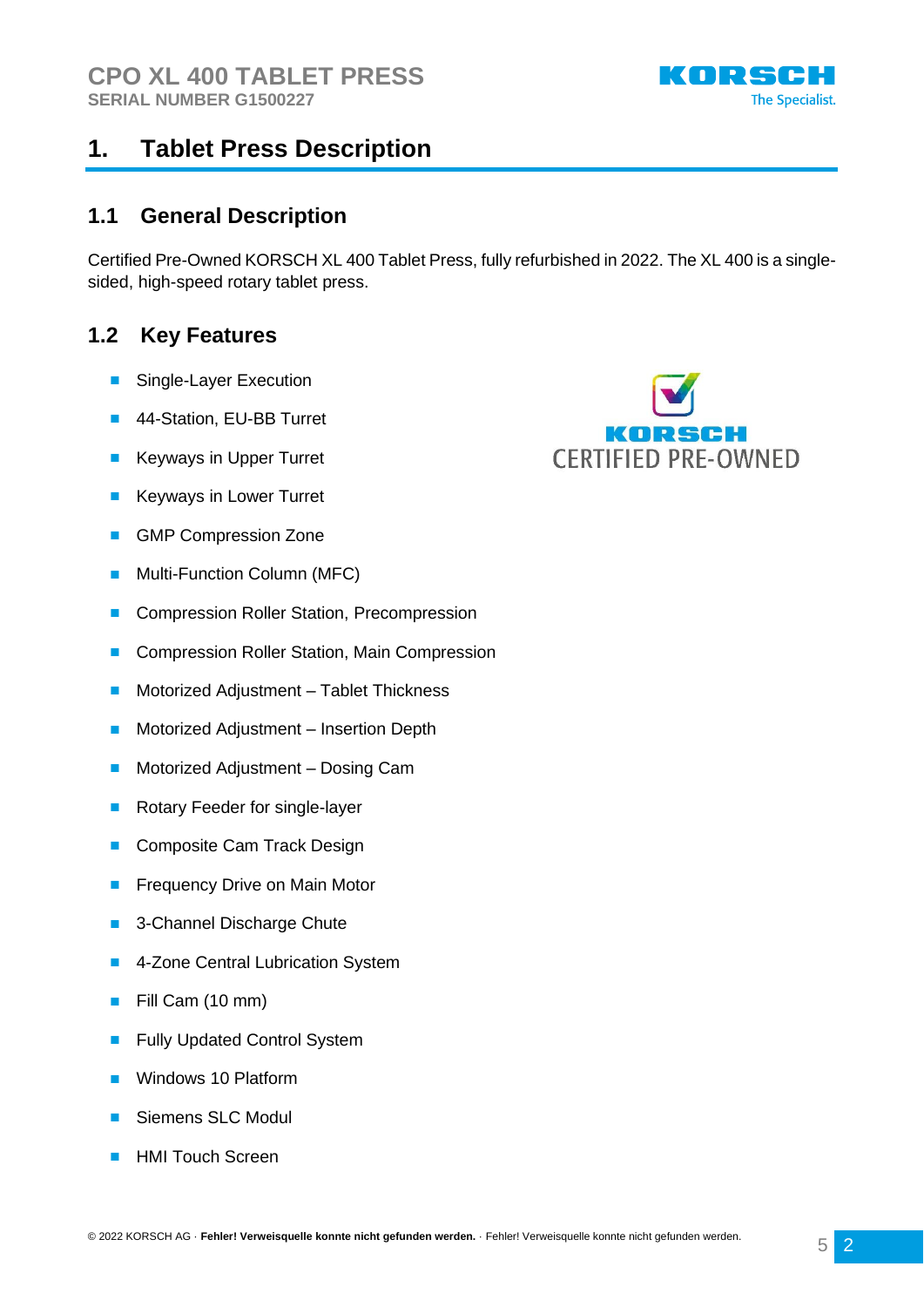

- Password Login
- Product Recipe
- Event Log
- Alarm and Alarm History
- Fully Compliant with 21 CFR Part 11

### **2. Press Force Control:**

- Display of Average Force Precompression
- Display of Average Force Main Compression
- Display of Single Forces by Punch Station Precompression
- Display of Single Forces by Punch Station Main Compression
- Feedback to Dosing Cam for Tablet Weight Control
- Display of Standard Deviation of Main Compression Force
- Entry of Press Force Limits Precompression
- Entry of Press Force Limits Main Compression
- Press Force Trending and Storage for Batch Report
- Full Functionality with Reduced Tools Configuration

### **3. Single Tablet Rejection:**

- Rejects an Individual Tablet at All Press Speeds
- Records and Displays Punch Station as Tablets are Rejected
- Entry of Maximum Rejects from a Single Punch Station
- Entry of Maximum Rejects from All Punch Stations
- Reject Set-Up Parameters Stored in Product Recipe
- Reject Log Report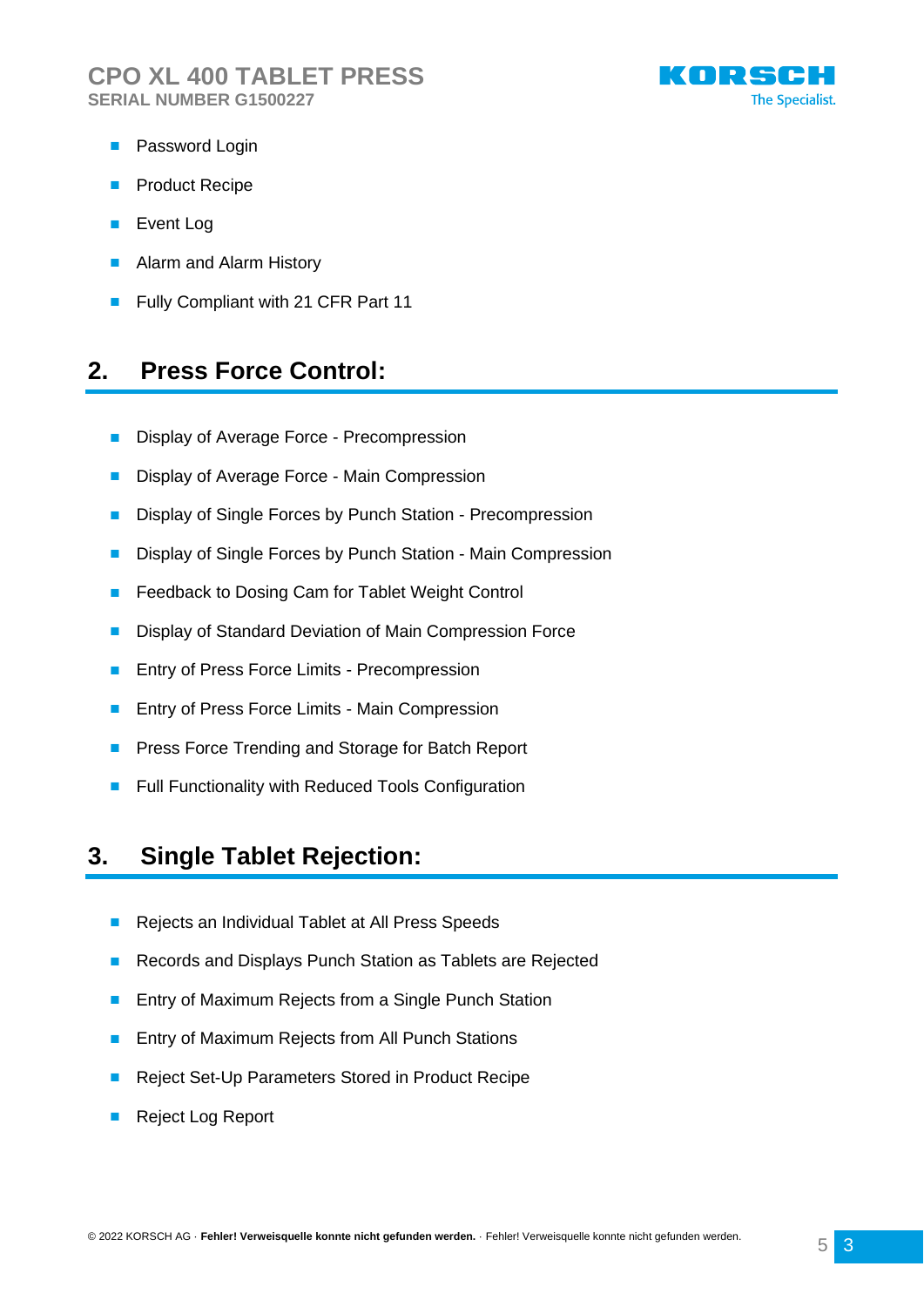

# **4. Machine Specifications:**

| <b>Punch Stations</b>             | 44                        |
|-----------------------------------|---------------------------|
| <b>Press Tools</b>                | EU-BB                     |
| Main Compression Force            | 100 kN                    |
| Precompression Force              | 100 kN                    |
| <b>Maximum Tablet Diameter</b>    | $13 \, \text{mm}$         |
| <b>Press Speed</b>                | 5-120 RPM                 |
| Output single layer / (Tabs/Hour) | 316,800                   |
| <b>Pitch Circle</b>               | 410 mm                    |
| <b>Maximum Tablet Thickness</b>   | 8.5 mm                    |
| Net Weight                        | 3,700 kg                  |
| <b>Main Motor</b>                 | 18.5 KV                   |
| Main Power Supply                 | 400/230 V, 3 Phase, 50 Hz |